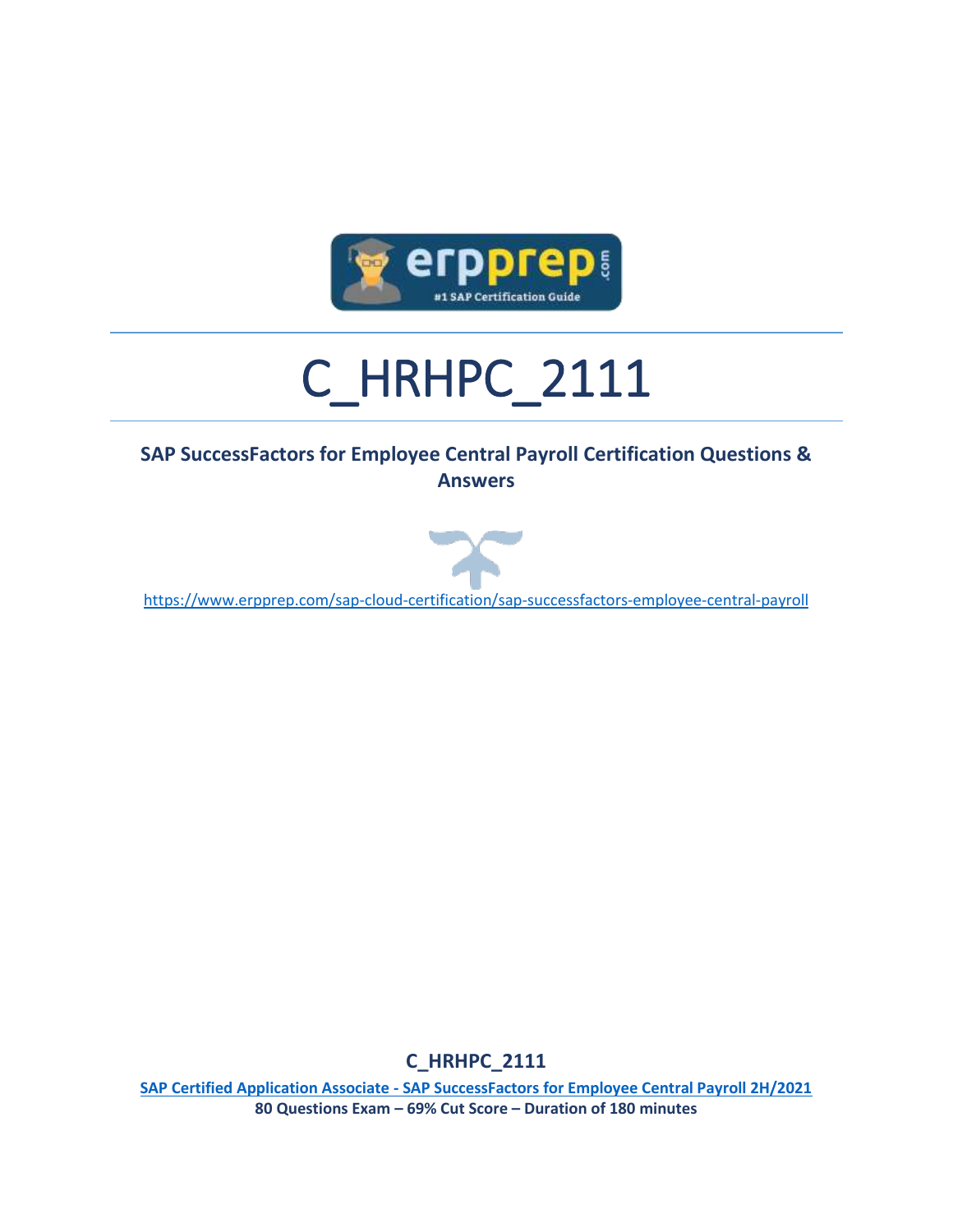

## C\_HRHPC\_2111 Practice Test

ERPPrep.com's C\_HRHPC\_2111 PDF is a comprehensive compilation of questions and answers that have been developed by our team of SAP SuccessFactors for Employee Central Payroll experts and experienced professionals. To prepare for the actual exam, all you need is to study the content of this exam questions. You can identify the weak area with our premium C\_HRHPC\_2111 practice exams and help you to provide more focus on each syllabus topic covered. This method will help you to boost your confidence to pass the SAP SuccessFactors for Employee Central Payroll certification with a better score.

## **C\_HRHPC\_2111 Questions and Answers Set**

#### Question: 1

You need to assign the API permission to the SFAPI user using Permission Assignment API. Which API permission do you assign?

Please choose the correct answer.

- a) Employee Central HRIS ODATA API
- b) Employee Central Foundation SOAP API
- c) Employee Central Foundation ODATA API
- d) Employee Central HRIS SOAP API

#### **Answer: d**

#### Question: 2

You set up the permission for the payroll UI mashup to appear on the payroll page in Employee Central Payroll.

Which permission do your assign to the user role?

Please choose the correct answer.

- a) Payroll administration
- b) Personal information
- c) Payroll self-service
- d) Payroll information

**Answer: a**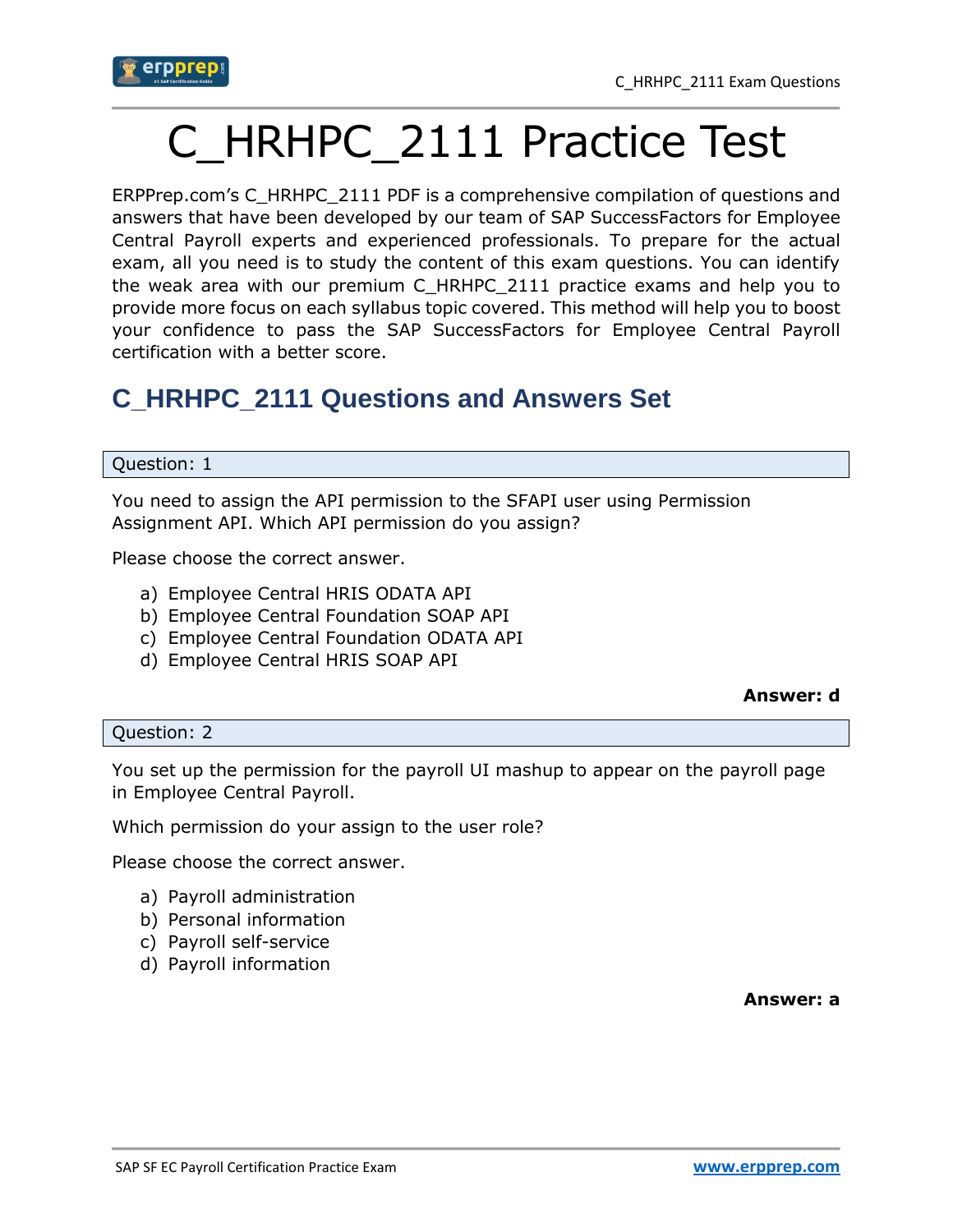

#### Question: 3

Which authorizations can you assign for the Payroll Control Center? There are 3 correct answers to this question.

- a) System Administrator
- b) Payroll Administrator
- c) Payroll Team Manager
- d) HR Manager
- e) Simplified Configuration for Policies

**Answer: a, b, e**

Question: 4

In which section do you activate Employee Central Payroll? Please choose the correct answer.

- a) Upgrade Center
- b) Admin Center
- c) Company Settings
- d) Manage Employee Central Settings

**Answer: c**

#### Question: 5

When you use a custom field for work scheduling, in which configuration node do you configure the field mapping? Please choose the correct answer.

- a) Define extensibility of field assignment
- b) Maintain code value mapping
- c) Maintain properties for code value mapping
- d) Business add-ins for point-to-point replication

#### **Answer: a**

#### Question: 6

Which standard fields can you configure in the Payroll Data Source Instance (P\_PYD\_INST) authorizations object? There are 2 correct answers to this question.

- a) Payroll D0.ata Process Source Manager (P\_PYD\_MAN)
- b) Payroll Data Source Instance ID (P\_PYD\_INST)
- c) Payroll Data Process Source Administrator (P\_PYD\_ADM)
- d) Payroll Data Source Result Details Type (P\_PYD\_RDT)

#### **Answer: b, d**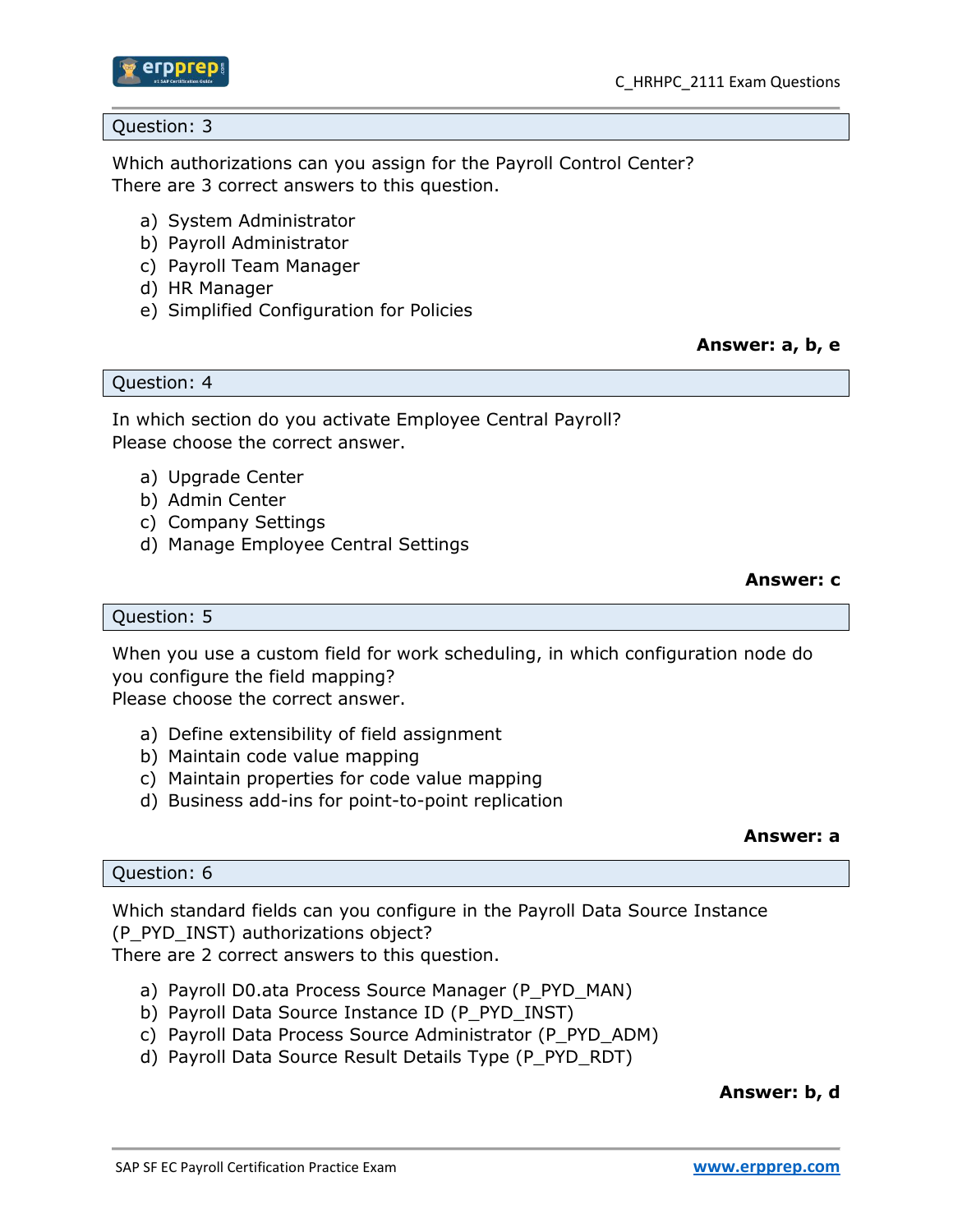

Question: 7

The payroll manager initiated a payroll process in the Payroll Control Center, but the process never started. What do you check to troubleshoot this issue?

Please choose the correct answer.

- a) Verify Declustered Results
- b) Production Payroll Configuration
- c) Run Payroll Validation
- d) Daemon Background Jobs

**Answer: d**

Question: 8

A payroll manager role in role-based permissions (RBP) is available. As you can see in the screenshot, the payroll manager can navigate to Payroll but is unable to view any data.

What configuration is missing for the payroll manager?

Please choose the correct answer.



- a) Manage Policies
- b) Payroll System Assignment
- c) My Alerts Access
- d) Manage Processes Access

**Answer: b**

#### Question: 9

Which message type in the ALE distribution model do you configure to integrate WorkForce software and Employee Central Payroll?

Please choose the correct answer.

- a) HRMD\_A
- b) HRINW
- c) HRSM\_D
- d) HRSM\_C

**Answer: c**